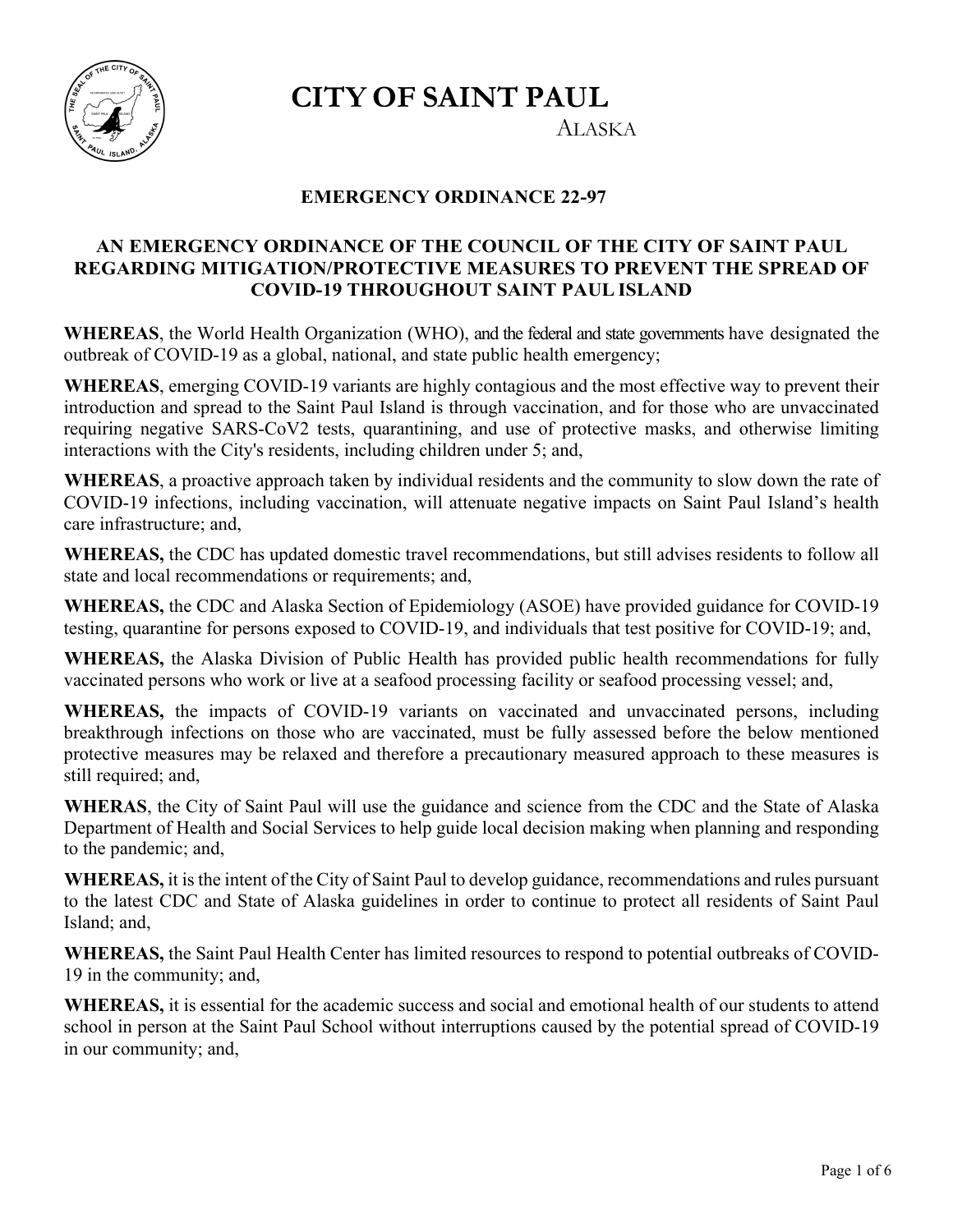# **NOW THEREFORE, BE IT ORDAINED BY THE COUNCIL OF THE CITY OF SAINT PAUL:**

## **Section 1: Finding of Emergency**

(a) The facts and circumstances referenced in this Ordinance are adopted and recognized that the COVID-19 pandemic is an ongoing emergency.

## **Section 2: Requirements for all Travelers Entering Saint Paul Island**

- (a) All individuals who have received a COVID-19 vaccine or have previously tested positive for COVID-19 shall comply with all sections of this ordinance.
- (b) Pre-travel Test for SARS-CoV2 with Negative Results:
	- (1) Individuals regardless of age traveling to Saint Paul Island must submit to the City a negative SARS-CoV2 test result within 48 hours and within 24 hours if utilizing an over-the-counter (OTC) test prior to travel to Saint Paul Island.
- (c) All unvaccinated individuals traveling to Saint Paul Island must complete and submit to the City a COVID-19 Travel Form within 48 hours of travel to document that they have a plan in place, developed with the City, for safe entry/return and quarantine.
- (d) All fully vaccinated do not need to complete COVID-19 Travel Form but must submit or have on files a copy of their CDC COVID-19 Vaccination Record Card to the City prior to travel.
- (e) Prior Confirmed Positive Results:
	- (1) No test for SARS-CoV2 is required for any traveler, either immediately before travel or upon arrival, if all three of the following conditions are met:
		- (i) The traveler provides proof of a previously positive test result for SARS-CoV2 within 90 days of departure; and
		- (i) If the traveler has tested positive just prior to scheduled travel, the traveler isolated for five (5) days prior to travel and remained asymptomatic; and,
		- (ii) The traveler is asymptomatic the day of travel.

# **Section 3: Post-travel Quarantine Requirements for Individuals**

- (a) All individuals, regardless of vaccination status are required to quarantine for five (5) days upon arrival, however individuals may go to the store, post office and other businesses for obtaining essential services as long as they wear a well-fitted mask while in these essential locations. Individuals shall obtain a post-arrival test in accordance with Section 45 of this Emergency Ordinance.
- (b) Individuals residing, regardless of vaccination status, with other individuals in the same household shall quarantine for five (5) days upon arrival of the traveling individual and shall be subject to the same post-travel testing in Section 4 of this Emergency Ordinance.

## **Section 4: Post-travel Quarantine and Testing Requirements for Essential and Critical Infrastructure Workers**

(a) All essential and critical infrastructure workers, regardless of vaccination status are to quarantine for five (5) days upon arrival, meaning they shall not interact with City residents or go to any public space for five (5) days, however individuals may go to the store, post office and other businesses for obtaining essential services as long as they wear a well-fitted mask while in these essential locations. Individuals shall obtain a post-arrival test in accordance with Section 4 of this Emergency Ordinance.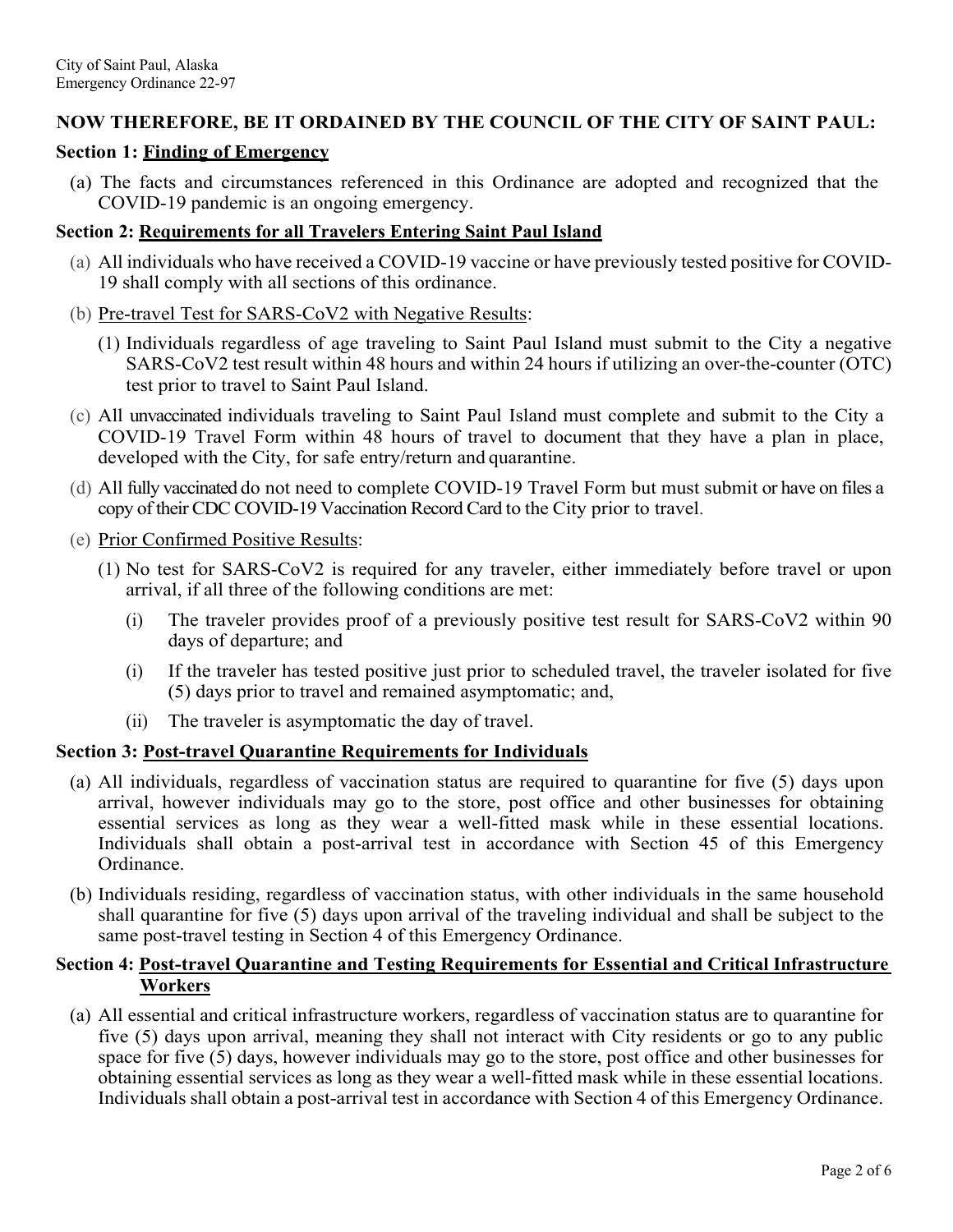- (b) Individuals residing with essential and critical infrastructure workers, regardless of vaccination status, with other individuals in the same household /living quarters shall quarantine for five (5) days upon arrival of the traveling individual and shall be subject to the same post-travel testing in Section 5 of this Emergency Ordinance.
- (c) Essential and critical infrastructure workers that will be in contact with residents and/or other essential and critical infrastructure workers and who not are able to isolate in their workplace within the five (5) day quarantine period, may work under a Community/Workforce Protection Plan per Section 12 of this Emergency Ordinance and shall be subject to daily continuous screening testing using an antigen-based test for five (5) days after arrival on Saint Paul Island. Daily test results shall be reported to the City.

# **Section 5: Post-travel Test for SARS-CoV2 with Negative Results**

(a) All individuals, regardless of age and vaccination status, must and submit to the City a negative SARS-CoV2 test result (or results as set forth below) within 24 hours and again on day 5 after arrival on Saint Paul Island to be released from the 5-day quarantine requirement in Sections 3 and 4.

# **Section 6: Close Contact Quarantine Requirements**

- (a) All individuals and individuals residing with other individuals in the same household, regardless of vaccination status that have been exposed to a COVID-19 positive individual shall quarantine for five (5) days and:
	- (1) Monitor for symptoms until ten (10) days after the last close contact with a COVID-19 positive individual; and,
	- (2) Wear a well fitted mask for ten (10) full days anytime around others inside living quarters; and,
	- (3) Obtain a test on day five (5) after the close contact with a COVID-19 positive individual and submit to the City a negative SARS-CoV2 test result; and,
	- (4) Not travel; and,
	- (5) Isolate immediately and get tested if the symptoms develop.

# **Section 7: Isolation Requirements for Positive Individuals**

- (a) Individuals that become symptomatic for COVID-19 anytime shall contact a health care provider and follow the providers instructions.
- (b) All individuals who symptoms while in Saint Paul Island are required to stay home except to seek and obtain medical care.
- (c) All individuals who test positive for COVID-19 regardless of vaccination status shall isolate for five (5) days and:
	- (1) Wear a well fitted mask for ten (10) full days anytime around others inside living quarters; and,
	- (2) Not travel.

# **Section 8: Compliance with State Health, Advisories, and/or Guidance**

(a) All persons permitted to travel to Saint Paul Island, and all individuals on Saint Paul Island, shall comply with all State of Alaska Health Advisories, and/or Guidance while on Saint Paul Island, whether now existing or issued following the effective date of this Ordinance.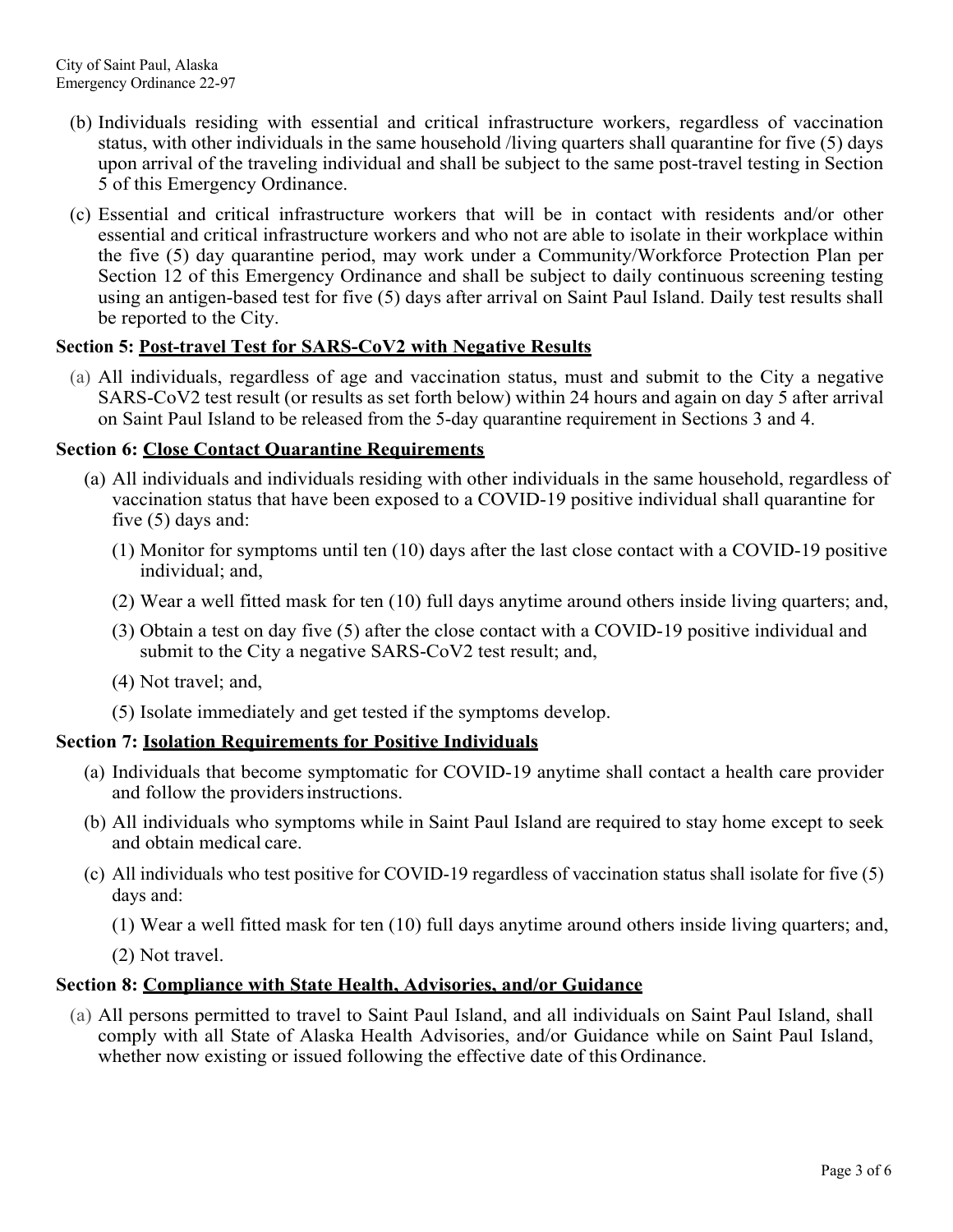(b) In the event State-issued health alerts, orders, advisories, and/or guidance expire and/or there is no emergency declaration in place, the requirements set forth in this Ordinance shall remain operative to the fullest extent permitted by law.

## **Section 9: Well-Fitted Face Mask Recommendation and Requirement**

- (a) Customers and visitors to the Aleut Community Store, Saint Paul Island Post Office, all City facilities, Saint Paul Island Airport facilities are required to wear a well-fitted face mask covering their nose and mouth when inside these locations.
- (b) Businesses, public and private organizations, and government institutions may require that all customers and visitors to their facilities wear well-fitted face mask covering their nose and mouth to provide additional protection for employees and customers. Cloth masks are not recommended. Double masking, KN95 or N95 masks are recommended.
- (c) The businesses, public and private organizations, and government institutions owner or operator may refuse admission or service to any individual who does not follow the face mask rules established by the said entity.

## **Section 10: Community/Workforce Protective Plans**

- (a) All individuals or entities employing essential and critical infrastructure workers that are traveling to Saint Paul Island are required to submit to the City, at least five (5) business days prior to travel, a Community/Workforce Protection Plan (CWPP).
- (b) City Administrative Process for Failure to Comply with a Community/Workforce Protection Plan
	- (1) If the City is notified of an employee's alleged noncompliance with an approved CWPP, the City shall notify the employer of the suspected noncompliance compliance; and
	- (2) The employer shall take all necessary actions to ensure employee compliance with the CWPP.
	- (3) If the CWPP noncompliance occurred around individuals not subject to a CWPP, the exposed individuals remain subject to the procedures set forth in this Emergency Ordinance and, if applicable, must complete a CWPP to continue working.
- (c) The City Manager or designee shall review the plan. The City Manager or designee shall review the plan and provide a written determination within five (5) business days from the date the plan is submitted. The written determination may approve the public health protection plan, disapprove the plan or require modifications to the plan. Any decision on the public health protection plan shall be in writing and state the reason for any denial or modification.
- (d) School districts must follow the guidance published by the Alaska Department of Education and Early Development (DEED) and submit required protective plans to DEED at: AKsmartstart2020@alaska.gov and to the City.
- (e) Arriving or transiting aircrew members must follow the procedures in the Federal Aviation Administration (FAA) Safety Alert for Operators (SAFO) 20009 and all future revisions. In lieu of a CWPP, air carriers are required to submit an affidavit to the City.
- (f) All Community/Workforce Protection Plans will be published on Saint Paul Island's COVID-19 Response Page at: https://covid19.stpaulak.com.

# **Section 11: Protective Measures for Saint Paul Harbor**

(a) All vessels and their crewmembers shall follow all provisions of this Emergency Ordinance.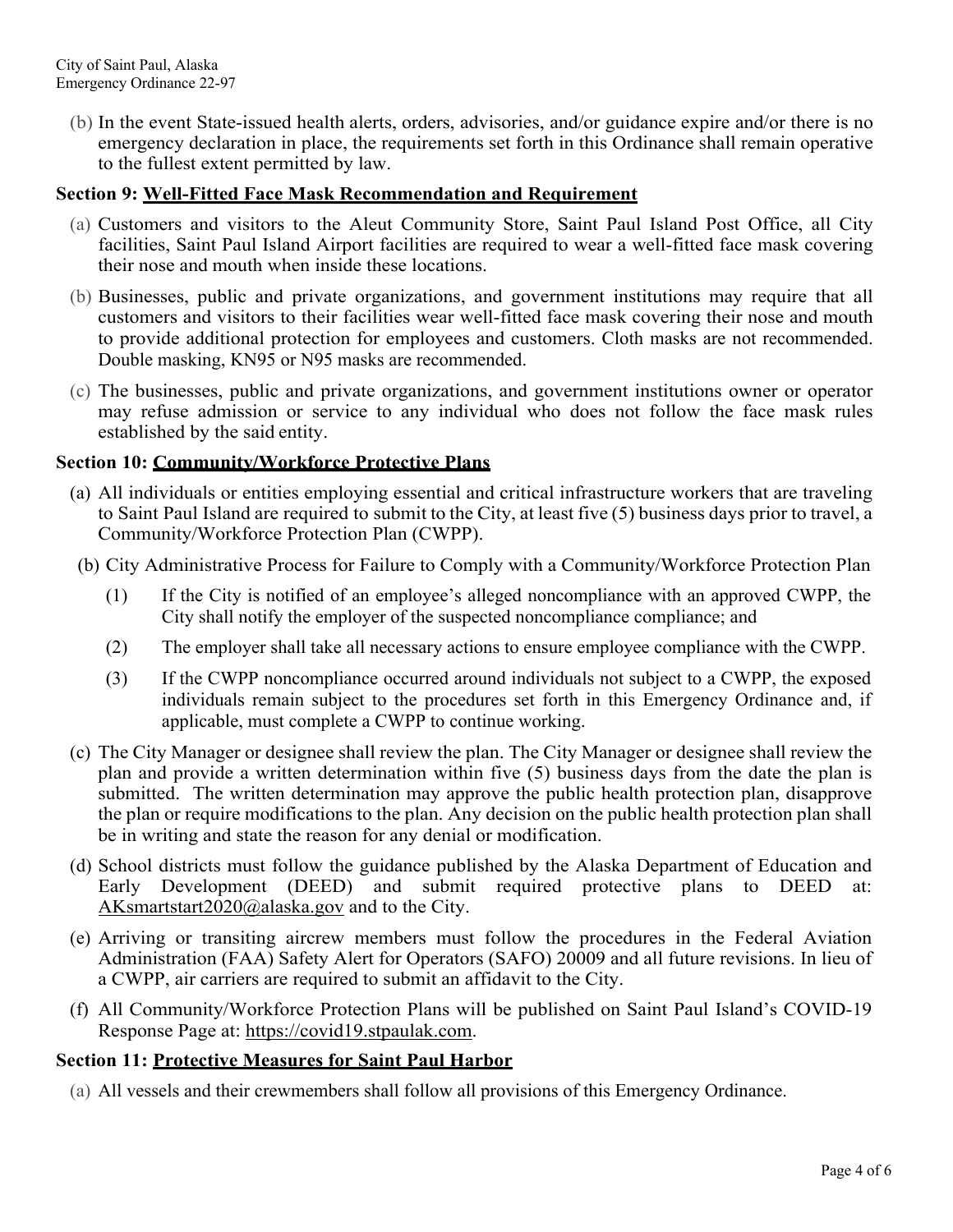## **Section 12: Definitions**

- (a) For the purposes of this Emergency Ordinance the following definitions shall apply:
	- (1) "close contact" means being within six feet of a known, or suspected, COVID-19 positive case for 15 minutes or greater or having had direct contact with the infectious secretions of a positive COVID-19 case. This determination is irrespective of whether or not either person was wearing a face covering. Public Health officials will make a determination in the event that either person was wearing respiratory Personal Protective Equipment (PPE). The 15-minute time period does not have to be continuous; it may be cumulative over a 24-hour period.
	- (2) "contractor/subcontractor" is any person or company that undertakes a contract with the City of Saint Paul to provide materials or labor to perform a service or job for the City.
	- (3) "fully vaccinated individual" means a person for whom it has been at least two weeks since receiving all recommended doses of a Federal Drug Administration authorized or approved vaccine.
	- (4) "isolation" means quarantining after you have a positive test result.
	- (5) "social distancing" means maintaining a distance of six feet or greater from any individuals with whom you do not currently reside.
	- (6) "symptoms" includes cough or shortness of breath, fever, chills, repeated shaking with chills, muscle pain, headache, sore throat, new loss of taste or smell, or any other cold, flu or allergy like symptoms.
	- (7) "unvaccinated individual" means anyone who is not a fully vaccinated individual as defined in Section  $13(a)(3)$ .
	- (8) "well-fitted face mask" means a mask that fits snugly against your face that covers the individual's nose and mouth such as but not limited to a double mask, KN95, N95 or similar face mask that provides equal protection as these face masks.

### **Section 13: Appeal**

- (a) Denials of a travel and/or Community/Workforce Protection Plans by the City Manager may be appealed to the City Council by submitting a written notice of appeal.
- (b) The City Council's decision on appeal shall be the final City action on travel and/or Community/Workforce Protection Plans.

### **Section 14: Enforcement and Penalties**

- (a) The Saint Paul Department of Public Safety is authorized to enforce individual compliance with this Emergency Ordinance, with the primary focus being on education and voluntary compliance before civil penalties or criminal charges. The Saint Paul Department of Public Safety will respond to complaints and educate the public when they see violations that jeopardize the safety of individuals or the community. However, individuals who violate the Emergency Ordinance risk civil fines and criminal prosecution.
- (b) The Saint Paul Department of Public Safety will first attempt to enforce this Emergency Ordinance through education. In the event education does not result in voluntary compliance, the Saint Paul Department of Public Safety is authorized to:
	- (1) Issue a verbal or written warning and opportunity to correct actions.
	- (2) Issue a citation to Saint Paul Island Tribal Court for Civil Mischief for members of the Aleut